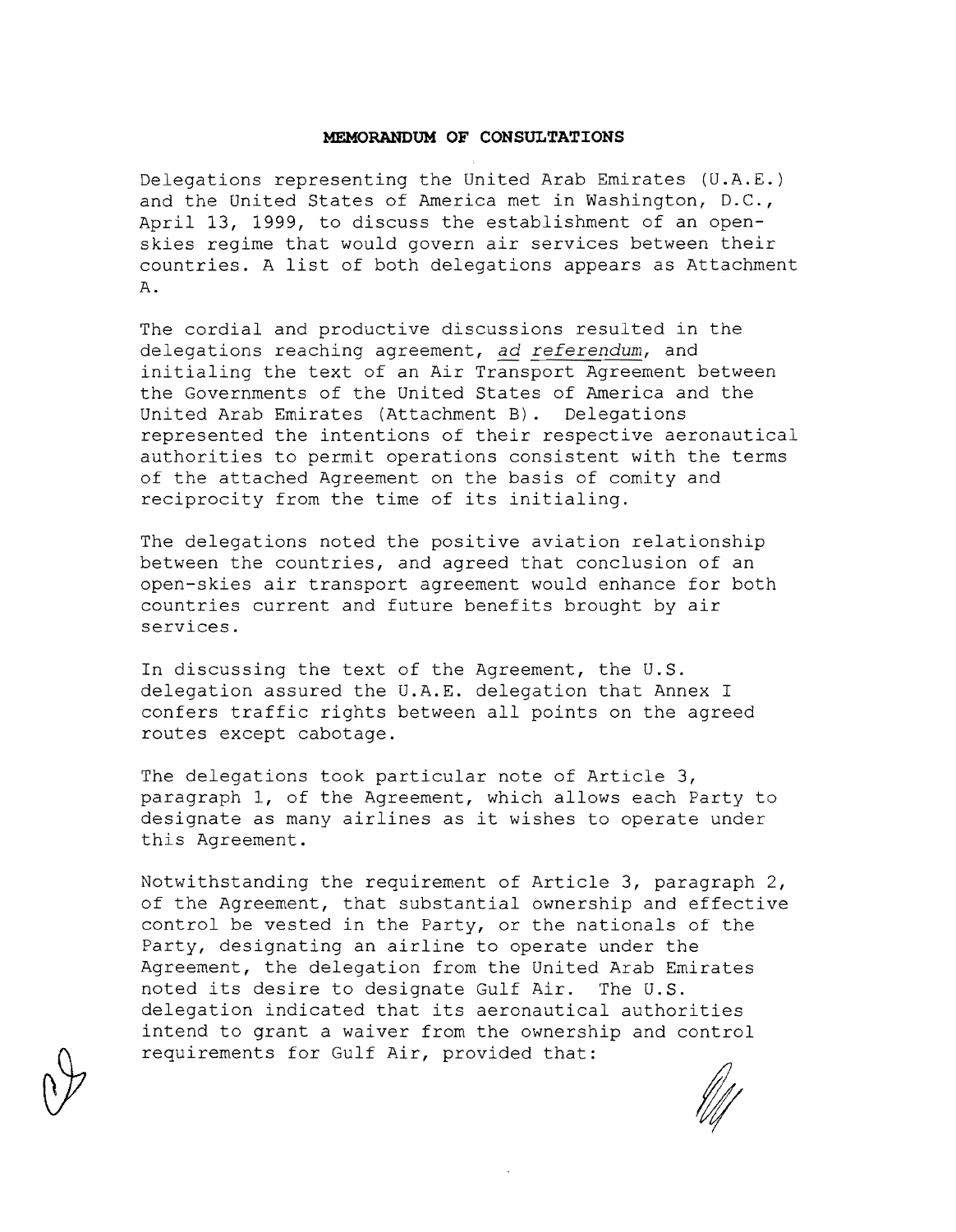First, on a service to/from the United States, should Gulf Air's last point of departure or first point of arrival in the territory of any of the four Gulf Air owner-countries be other than the U.A.E., the aviation regime in effect between the United States and that country would control the rights available to Gulf Air. However, should Gulf Air's last point of departure from or first point of arrival in the territory of the four owner-countries be at a point located in the United Arab Emirates, the full scope of open-skies rights will apply.

Second, for scheduled and charter all-cargo service, notwithstanding Annex I, Section l(B) (2), and Annex II, Section 1, Gulf Air may exercise rights between the United States and third countries provided that the service is part of a continuous operation that serves a point in the U.A.E. which is the first point of arrival or last point of departure.

The United States intends to lift these limitations at such time as the remaining owner-countries of Gulf Air enter into open-skies agreements with the United States.

Done in Washington, D.C. 13 April 1999

For the Delegation of the For the Delegation of the United States of America United Araby Emirates United States of America

Mohamed ∦ahya Al-Suweidi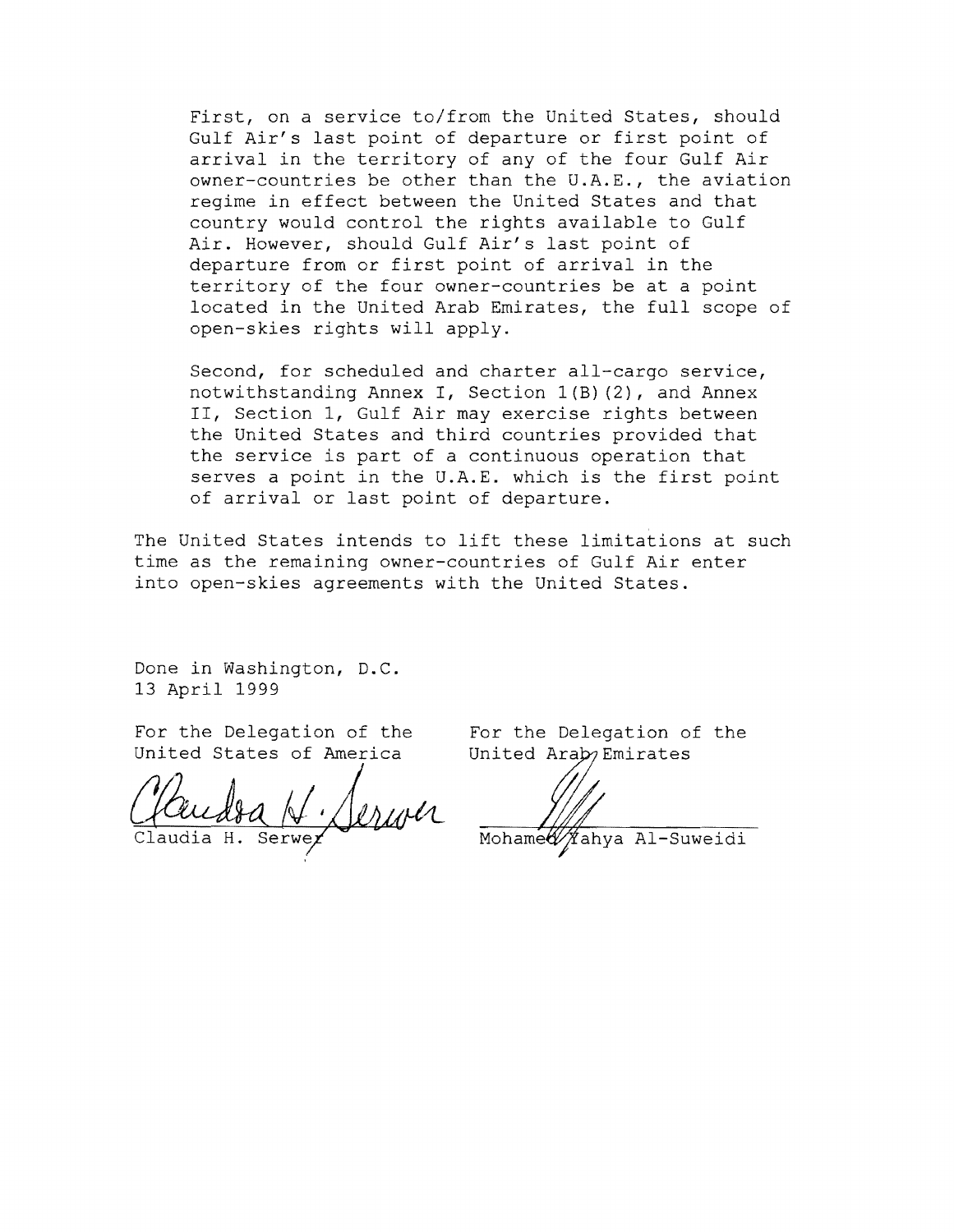# **U.S.-UAE Open Skies Negotiations April 13-14, 1999**

### **U.S. Delegation Members**

#### u . S. **Government**

Claudia Serwer, Chair Deputy Office Director Office of Aviation Negotiations Department of State

Susan McDermott Assistant Director Office of International Aviation Department of Transportation

Philip Savitz Office of Aviation Negotiations Deparment of State

Desta McDowell Office of International Aviation Department of Transportation

Laura Trejo Office of the General Counsel Department of Transportation

#### **Industry Representatives**

Diane Peterson Airports Council International North America

Steve Ross Air Transport Association

Ken Hines Houston Airport System

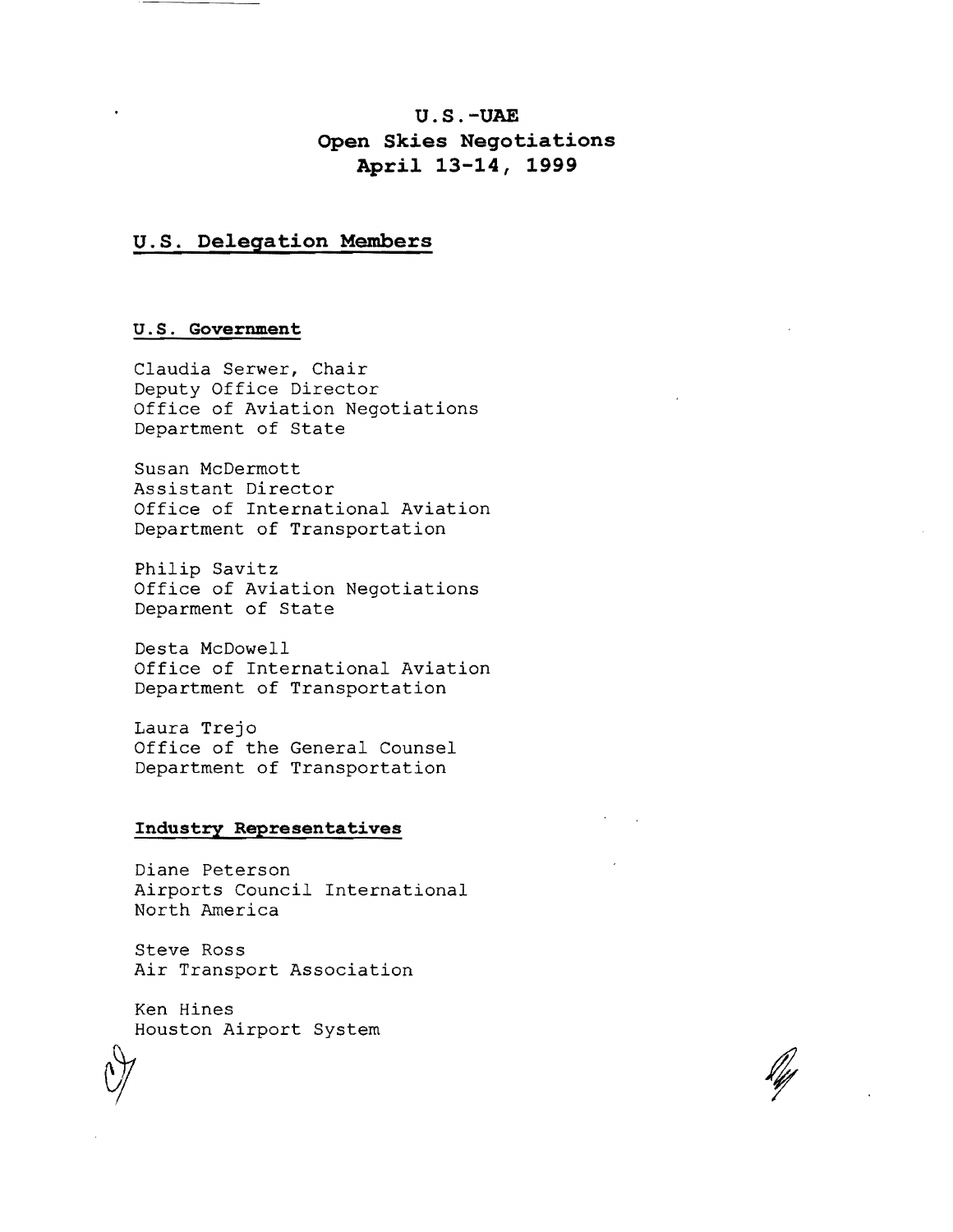Mark Gerchick San Francisco Airport Commission

Donald Fields Metropolitan Washington Airports Authority

Bradley Rubinstein Port Authority for New York & New Jersey

## **Airline Representatives**

Tom Bolling Continental Airlines

Thomas Lydon Evergreen International Airlines

David Glauber Federal Express Corporation

George Aste Trans World Airlines

Rebecca Khamneipur United Airlines

Allison Kelly United Parcel Service